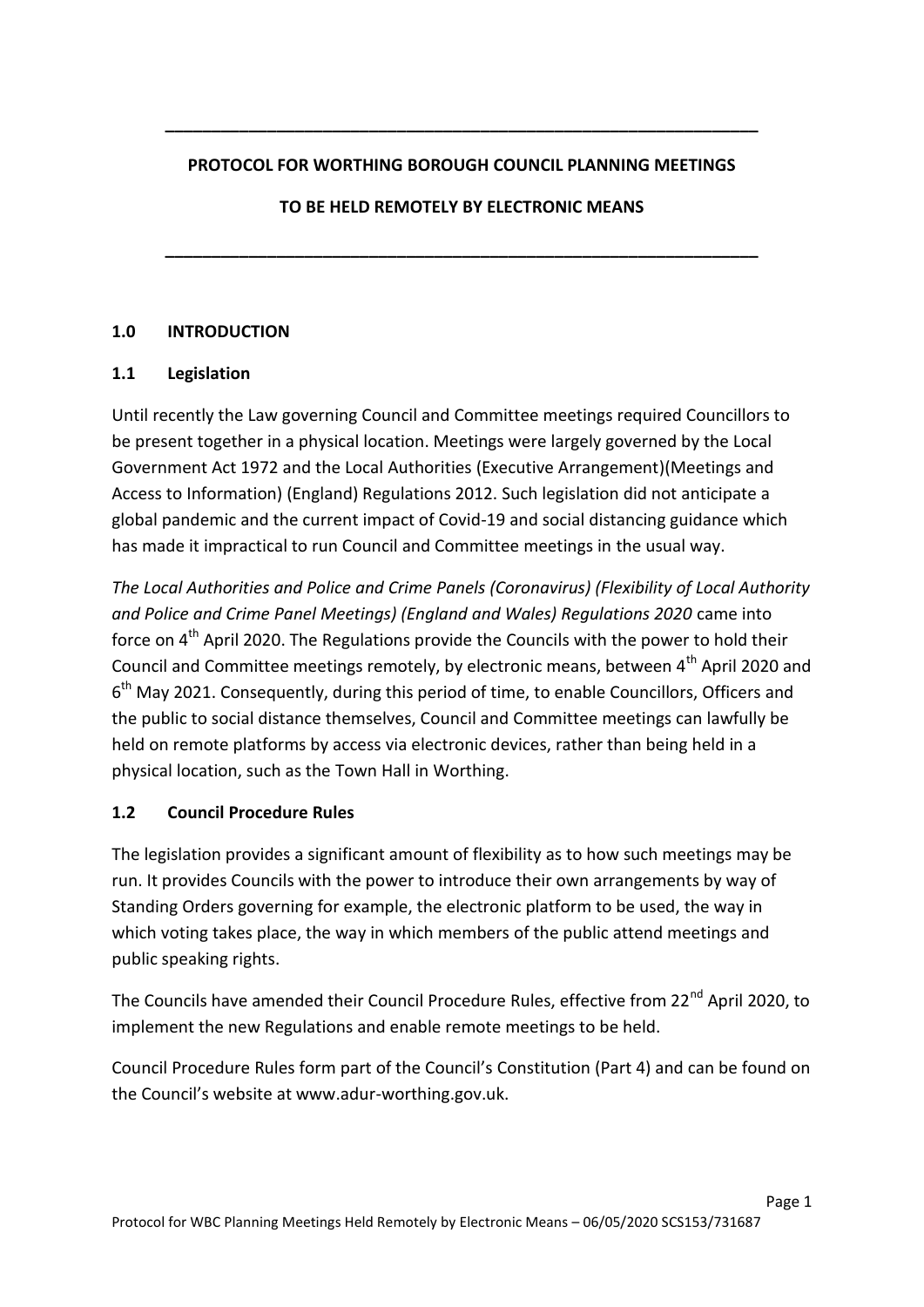#### $1.3$ Protocol

 This Protocol, which is intended to give practical guidance on the implementation of, and arrangements for the holding of Planning Committee Meetings by remote access, should be read in conjunction with the revised Council Procedure Rules.

 This Protocol forms part of the Council's Constitution (Part 5) and can be found on the Council's website at www.adur[-worthing.gov.uk](www.adur-worthing.gov.uk).

### **2.0 REMOTE PLATFORMS**

 The Regulations enable the Council to hold its Council and Committee meetings with persons attending the meeting by way of remote access. This means by enabling participation in the meeting by electronic means, including by telephone conference, video tw Outmet cit conference, live webcasts and live interactive streaming.

### **2.1 Video Conferencing**

 The Council has chosen to use 'Zoom' as their platform for participation in remote Planning Committee meetings.

Committee meetings.<br>This software will enable Members of the WBC Planning Committee, in remote attendance, to hear and be heard, see and be seen, by other Members in attendance and also by any member of the public attending the meeting. It also provides the facility for members of the public, with a right to speak, to join the Zoom meeting where they also can be heard, and seen, by all Members of the Committee. **1.3 Protocol**<br>This Protocol, wh<br>arrangements fo<br>read in conjuncti<br>This Protocol for<br>Council's website<br>**2.0 REMOTE**<br>The Regulations<br>persons attendire participation in t<br>conference, live<br>**2.1 Video Co**<br>The Council has (<br>Com

#### $2.2$ **2.2 Live Streaming**

 The Regulations provide that a meeting must be open to the public (unless they have been excluded due to exempt or confidential material being discussed). However, being open to the public now means simply that the public must be able to hear, and where practicable see, the Members of the meeting.

 other streaming methods) enabling members of the public who are not entitled to speak at the meeting, to 'attend' by observing the live stream via an electronic device. Therefore, the meeting will also be livestreamed (via the Council's YouTube channel or

## **3.0 PARTICIPATION AND ACCESS TO REMOTE PLANNING COMMITTEE MEETINGS**

### **3.1 Participation in Planning Committee Meetings**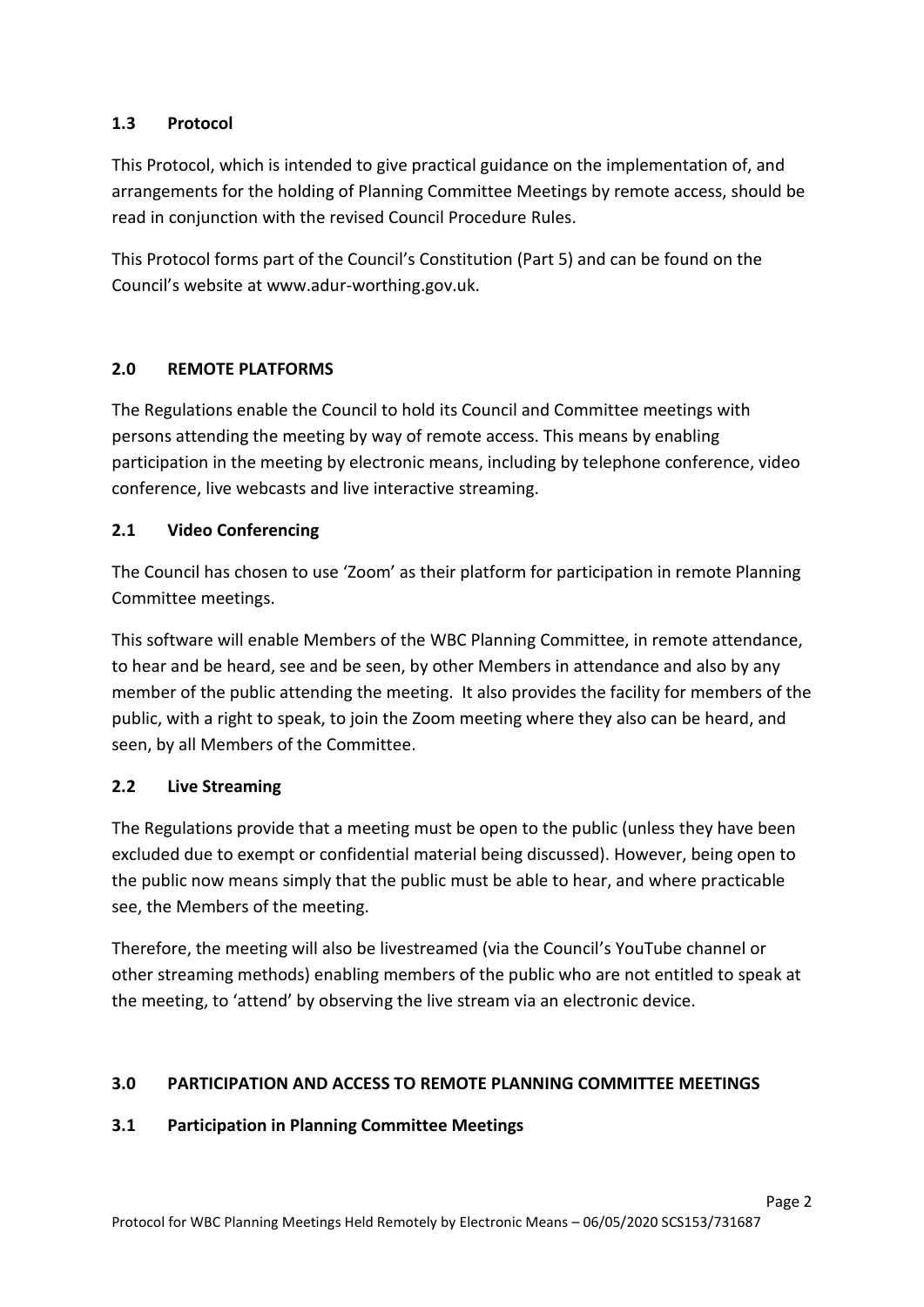Those Members participating in WBC Planning Committee meetings by virtue of being a Member of that meeting, will be provided with a calendar invitation to the meeting with a link to enable them to access the remote meeting.

 Any members of the public, with a right to speak at the meeting, for example to ask a public question, or to make representations on an agenda item, will also be provided, via an email, with a link to enable them to join the remote meeting.

 Any Members participating in the meeting, by virtue of a right to do so under the Council Procedure Rules, or a right to make representations on an agenda item, will also be provided with a link to enable them to join the remote meeting.

## **3.2 Access to Planning Committee Meetings**

 Those members of the public who do not have a right to speak or participate in the meeting, may attend by watching the live stream of the meeting. Details of how to access the live stream will be included on the agenda for the Planning Committee Meeting, which will be published in advance on the Council's website.

# **4.0 ARRANGEMENTS FOR COUNCILLORS PARTICIPATING IN THE PLANNING COMMITTEE BY REMOTE ACCESS**

#### **4.1 Joining the Meeting by Remote Access**

 Members who are participants of the WBC Planning Committee meeting, by virtue of being a Member, or Substitute Member, of the Planning Committee, will be provided with a Google calendar invitation to the meeting by Democratic Service Officers. The invitation contains a link to the Zoom meeting.

 Members will have already received appropriate hardware, software and Zoom training from the Democratic Services team. But any queries should be directed by email to [democratic.services@adur-worthing.gov.uk](mailto:democratic.services@adur-worthing.gov.uk) in advance of the meeting.

 The summons to the meeting will advise of the start time of the meeting. All participants should have remotely accessed the meeting at least 10 minutes before the start time. The remote meeting will be accessible 15 minutes before the start time of the meeting when Officers will be available.

 Any Member, not a Member of the Planning Committee, but attending under a provision in the Council Procedure Rules enabling them to do so, or attending to make representations, would need to contact Democratic Services officers on <u>democratic.services@adur-</u> [worthing.gov.uk](mailto:democratic.services@adur-worthing.gov.uk) by noon on the day prior to the meeting to obtain joining instructions.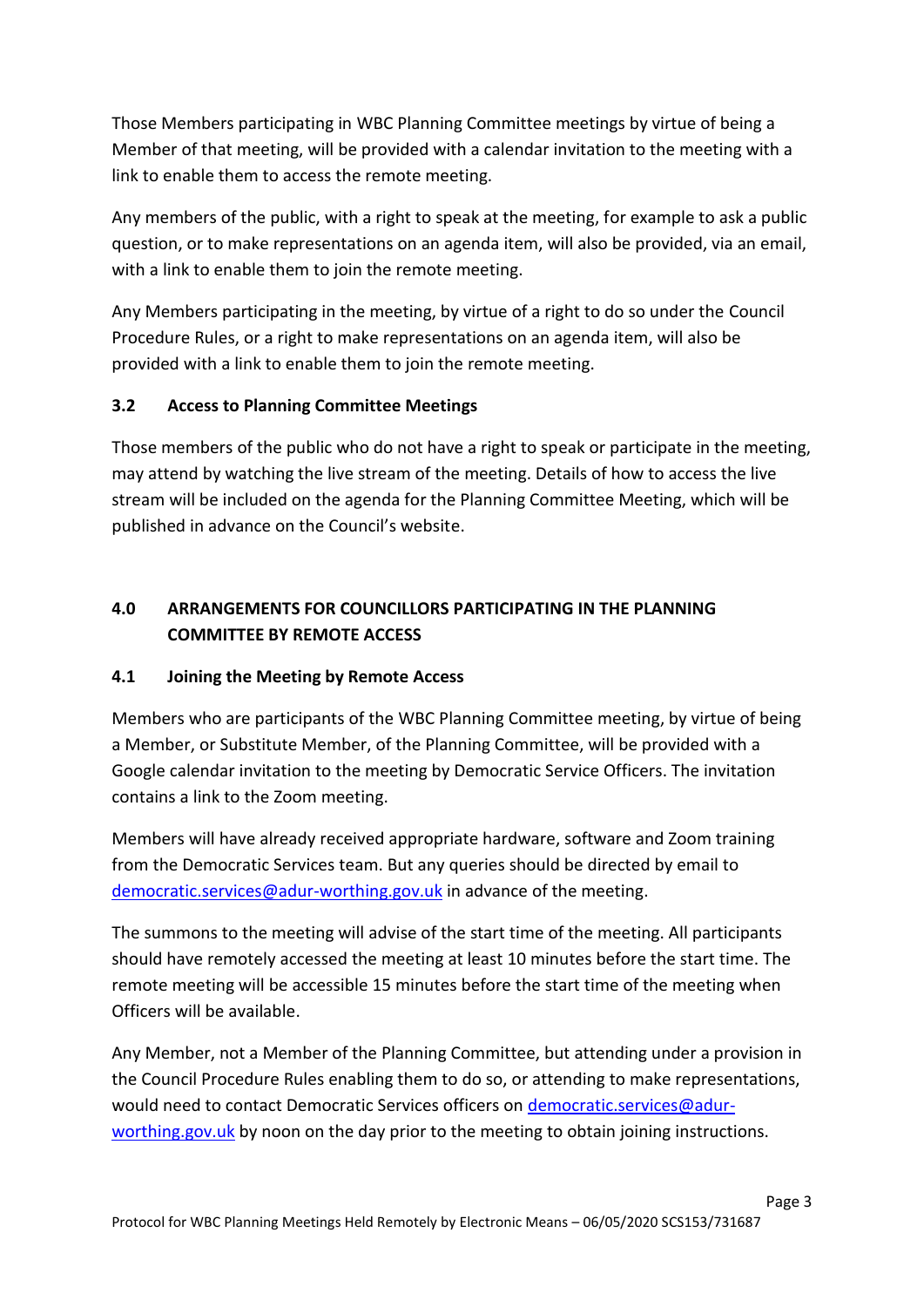#### **Security**

 Any Member provided with access details to the Zoom meeting should ensure they are kept confidential and not shared with any other person.

 Should a Member wish to invite another person to the Zoom meeting, they should discuss with Democratic Services Officers, who will, if that person has a right to participate in the meeting, issue them with their own individual joining instructions.

#### **4.3 The Remote Environment**

 The Zoom meeting will be live streamed and viewed by the public (unless it is in private session). A Member attending will be using the camera and microphone on their electronic device e.g. laptop or iPad.

 When attending a remote meeting a Member should ensure they are sitting comfortably, in front of their electronic device so that they can be seen and heard clearly. The Member should consider the background also captured by the camera and ensure it is appropriate to the meeting. The Member should take steps to ensure they will not be disturbed during the meeting as far as possible. **4.2 Security**<br>
Any Member provide<br>
confidential and not<br>
Should a Member wi<br>
with Democratic Sern<br>
meeting, issue them<br> **4.3 The Remote I**<br>
The Zoom meeting w<br>
session). A Member is<br>
device e.g. laptop or<br>
When attending

#### **4.4 Officer Support to a Remote Meeting**

 A remote meeting will be attended by various Officers, but they will include a Legal Officer to provide the meeting with legal and constitutional advice, a Democratic Services Officer to record and minute the meeting and take a recorded vote, and a Meeting Host who will be able to provide and deny access to participants, mute and unmute participants' microphones and raise and lower participants' hands.

## **4.5 Attendance and Apologies at a Remote Meeting**

 At the commencement of every remote meeting the Chairperson, or an Officer present, will take a roll call of attendees and apologies for absence. When a Members name is called out they are required to unmute their microphone, respond "Present" and then mute their microphone again.

 This is firstly to ensure at the outset of the meeting that it is quorate, and secondly to provide transparency to the public as to which Members are in attendance.

### **4.6 Non-Attendance during a Remote Meeting**

 It may become necessary during a meeting for a Member to cease attending for a short temporary time, for any reason, but including a temporary loss of remote connectivity.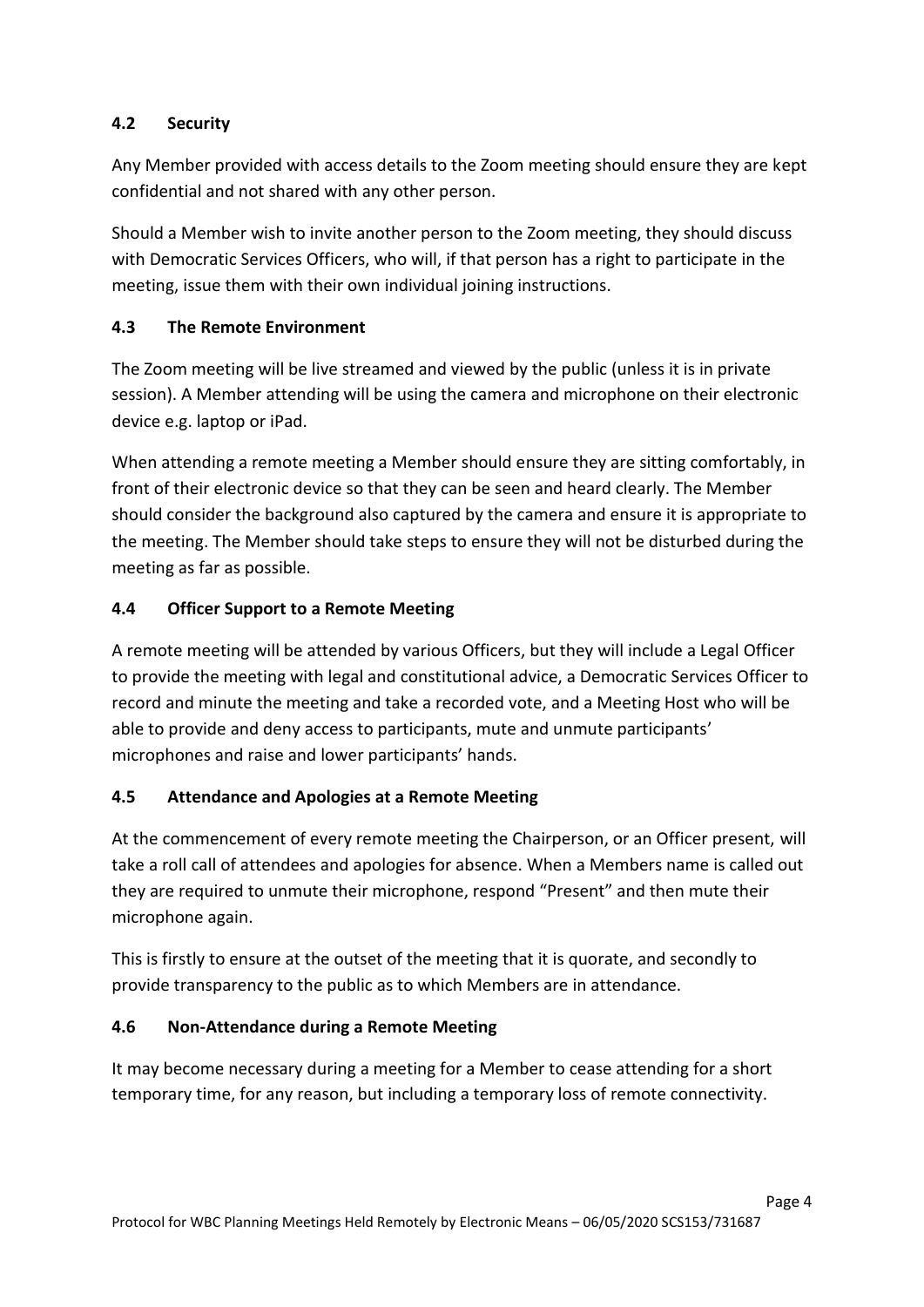Non-attendance means either where a Member cannot hear the participants of the remote meeting or cannot be heard by them; a loss of visual connectivity would not lead to nonattendance.

 The Meeting Host will ensure that a quorum is maintained and advise the Chairperson if it is not, that an adjournment will be required in accordance with Council Procedure Rules.

 A Member who is not in attendance for the duration of any particular agenda item is at risk of missing relevant information or debate that took place during their temporary absence. Should a Member lose connection during an agenda item, the Chairman of the Planning Committee meeting can use his or her discretion to facilitate one of the following options:

- ● They could adjourn the meeting for a few minutes to allow the Member to attempt to reconnect to the meeting; or
- ● They could summarise any discussion or debate that took place during the Member's period of lost connection to ensure they have not missed any relevant information; or
- ● They could choose to continue with the agenda item (provided the meeting remains quorate).

 full facts on the matter and may have missed some relevant information presented or debated. They should not therefore vote on that particular agenda item. In that circumstance, if the Member is in attendance at the time the vote is taken, they are advised to abstain from the vote. If the Planning Committee continues during a Member's non-attendance, they will not have

### **4.7 Chat Function**

 The Zoom platform has a 'chat' functionality where messages can be typed to all or some selected participants of the remote meeting, during the meeting.

All Members, save for the Chairperson, are asked not to use the chat functionality. The electronic chat is to be reserved only for communication between Officers and the Chairperson of the remote meeting, to enable them to effectively manage the remote m platform has a 'chat' functionality where messages can<br>participants of the remote meeting, during the meeting.<br>bers, save for the Chairperson, are asked <u>not</u> to use the c<br>ic chat is to be reserved only for communication meeting.

### **4.8 Declaration of Interests**

 Members should continue to declare interests in the usual way and the Council's existing rules will apply.

 Should a Member be required to leave a remote Planning Committee meeting for an agenda item, due to an interest, the Meeting Host will move their electronic access to a remote 'Waiting Room', and then enable their access to the remote meeting again at the end of the agenda item. Whilst in the 'Waiting Room' the Member will not be able to see nor hear the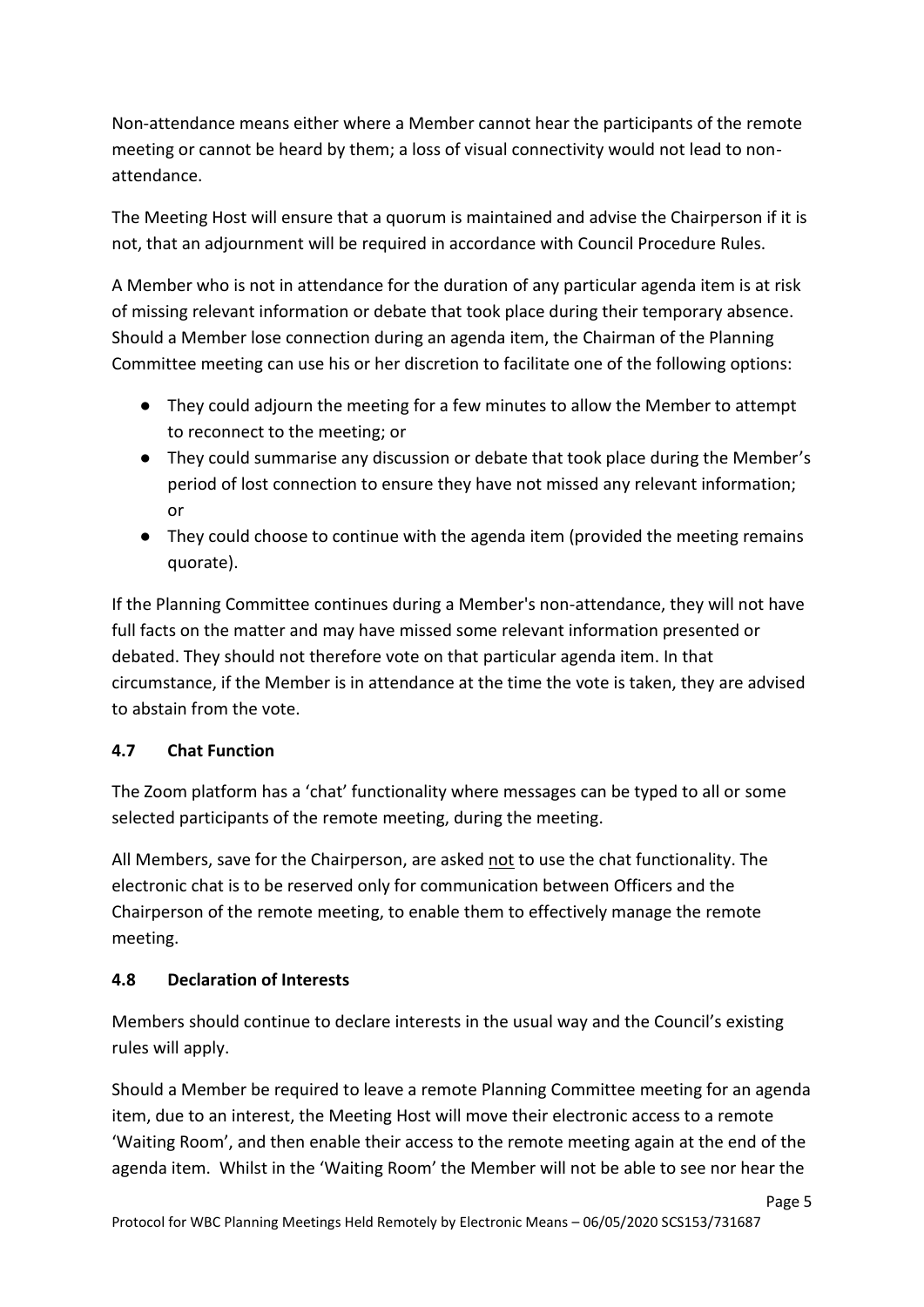meeting but should remain connected until they are advised that they have been re-joined to the meeting.

#### **4.9 Members Speaking at a Remote Planning Committee Meeting**

 When a Member of the Planning Committee joins a Zoom meeting, with the exception of the Chairperson, they should have their microphone set to mute.

 When a Member wishes to speak they should indicate by using the 'Raise Hand' function in Zoom. The Chairperson can see all those indicating and will come to each person; the Chairperson has absolute discretion as to the order in which he takes speakers.

 When a Member is invited to speak by the Chairperson, they should unmute their microphone to enable them to speak.

 When the Member has finished speaking, they must remember to switch their microphone to mute once again and to use the 'Lower Hand' function in the system.

 Both the Chairperson and the Meeting Host will have the ability to mute and unmute participants' microphones and raise and lower hands electronically.

### **4.10 Rules of Debate**

 The usual rules of debate apply to remote Planning Committee meetings, and reference should be made to Council Procedure Rule 16 as amended.

 The Chairperson should announce each Member when inviting them to speak, to aid transparency and assist those attending by watching the live stream. Chairpersons should refrain from using first names and should refer to Members of the Committee as "Councillor Member wishes to speak t<br>the Chairperson can see all<br>rson has absolute discretio<br>Member is invited to spea<br>none to enable them to spea<br>ne Member has finished sp<br>once again and to use the<br>elfonce again and to use the<br>Perman meeting but should remain connected until they are advised that they have been re-joined<br>to the meeting.<br>4.9 Members Speaking at a Remote Planning Committee Meeting<br>When a Member of the Planning Committee joins a Zoom meet X" as appropriate.

#### **4.11 Voting at a Remote Planning Committee Meeting**

 For all Planning Committee meetings where Members are attending by way of remote access, a recorded vote will be taken on each agenda item where a vote is required.

 When the Chairperson indicates that a vote is to be taken, each Member's name will be read out in alphabetical order by the Democratic Services Officer. Each Member will need to unmute their microphone and say either 'For', 'Against' or 'Abstain' from the motion or amendment that has been put. Abstention may be due to non-attendance throughout part of an agenda item, or for any other reason. After indicating, each Member must remember to mute their microphone again.

 Where a Member, thought to be in attendance, does not respond to a recorded vote, the Democratic Services Officer will confirm that they are recording no vote for that Member. If the Member had in fact cast a vote, this will alert them to the fact that they could not be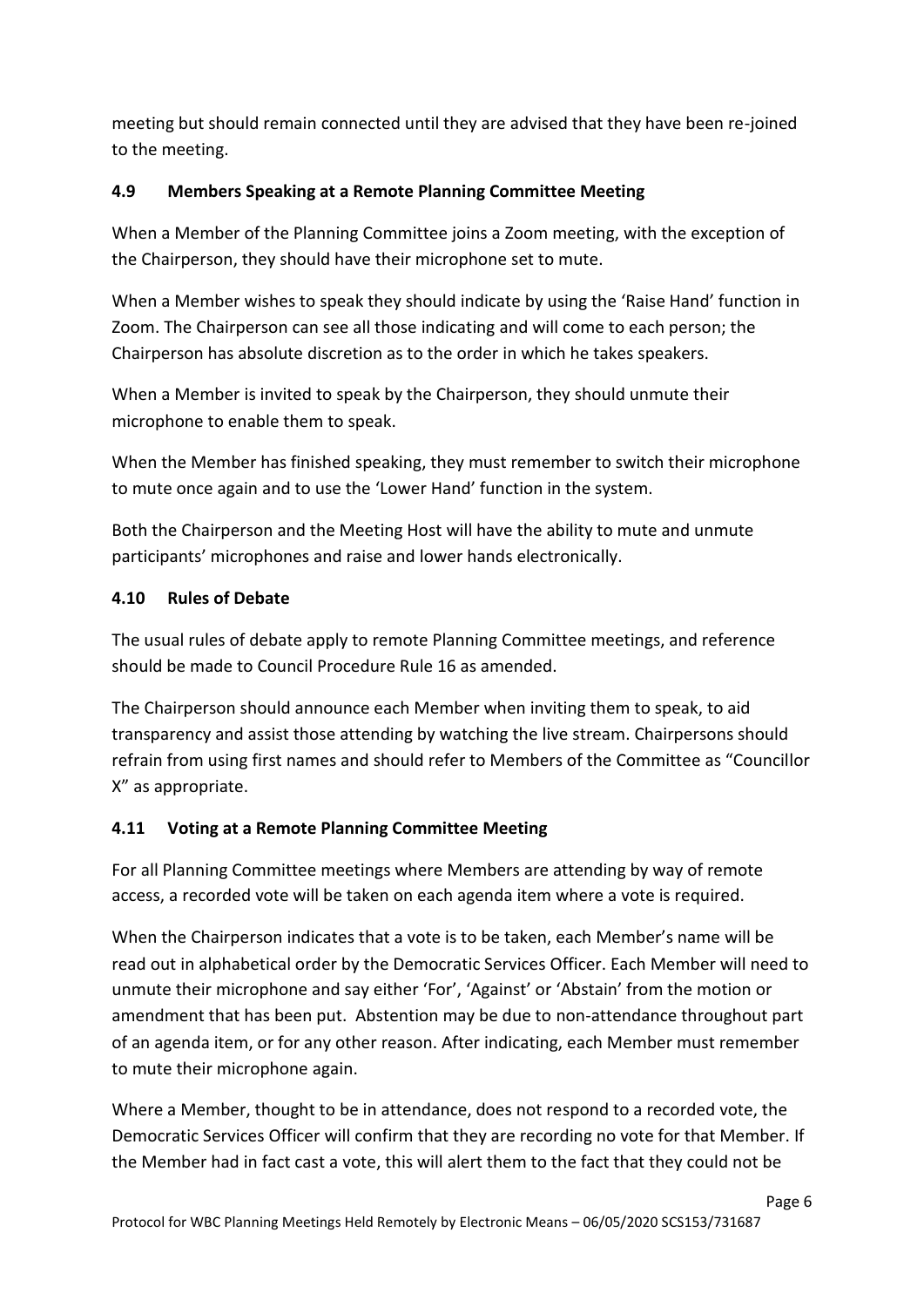heard (perhaps by having their microphone on mute or having lost connectivity). If they are still connected, they should unmute their microphone and interrupt the meeting to be heard and cast their vote.

## **4.12 Adjournments**

 In accordance with Council Procedure Rules, the Chairperson has the power to adjourn a meeting for a short temporary period. If the Chairperson advises of a short temporary adjournment to a remote meeting, all Members must remain in attendance with their microphones on mute, until the Chairperson instructs otherwise.

 It is likely that the Chairperson may leave the meeting for a few minutes, for example to take advice from professional Officers, via the chat function, the Zoom waiting room, or a separate electronic platform.

### **4.13 Documents**

 meeting, in advance. All Agenda documents will be made available to Members participating in a remote

 A Planning Officer will introduce the planning application and display any plans electronically at the remote meeting, as well as bringing any new matters that have arisen since the agenda was prepared. It is likely that presentations on agenda items at remote meetings may be more concise and succinct and it is assumed that Members will have familiarised themselves with all relevant agenda documents in advance of the remote meeting.

### **4.14 Exempt Session**

 If a resolution is passed for the meeting to go into private session, to consider exempt or confidential material, any press and public participating in the Zoom meeting will be asked to leave the remote meeting. If the exempt item is at the end of the agenda, they will be asked to disconnect and the Host of the meeting will ensure they have disconnected and may remove their access if they have not done so. However, if the exempt part of the meeting is not at the end of the agenda, the meeting Host will move all members of the public and press connected to the meeting to the waiting room where they should remain connected, until the Host returns them.

 The live streaming of the meeting will also immediately stop during any exempt part of the meeting, to ensure that no member of the press or public, those with a right to speak or otherwise, are in attendance.

 It is the responsibility of the Member participating in a private session of a meeting, to ensure that the meeting cannot be seen or heard by any other person at their remote location. location.<br>Page 7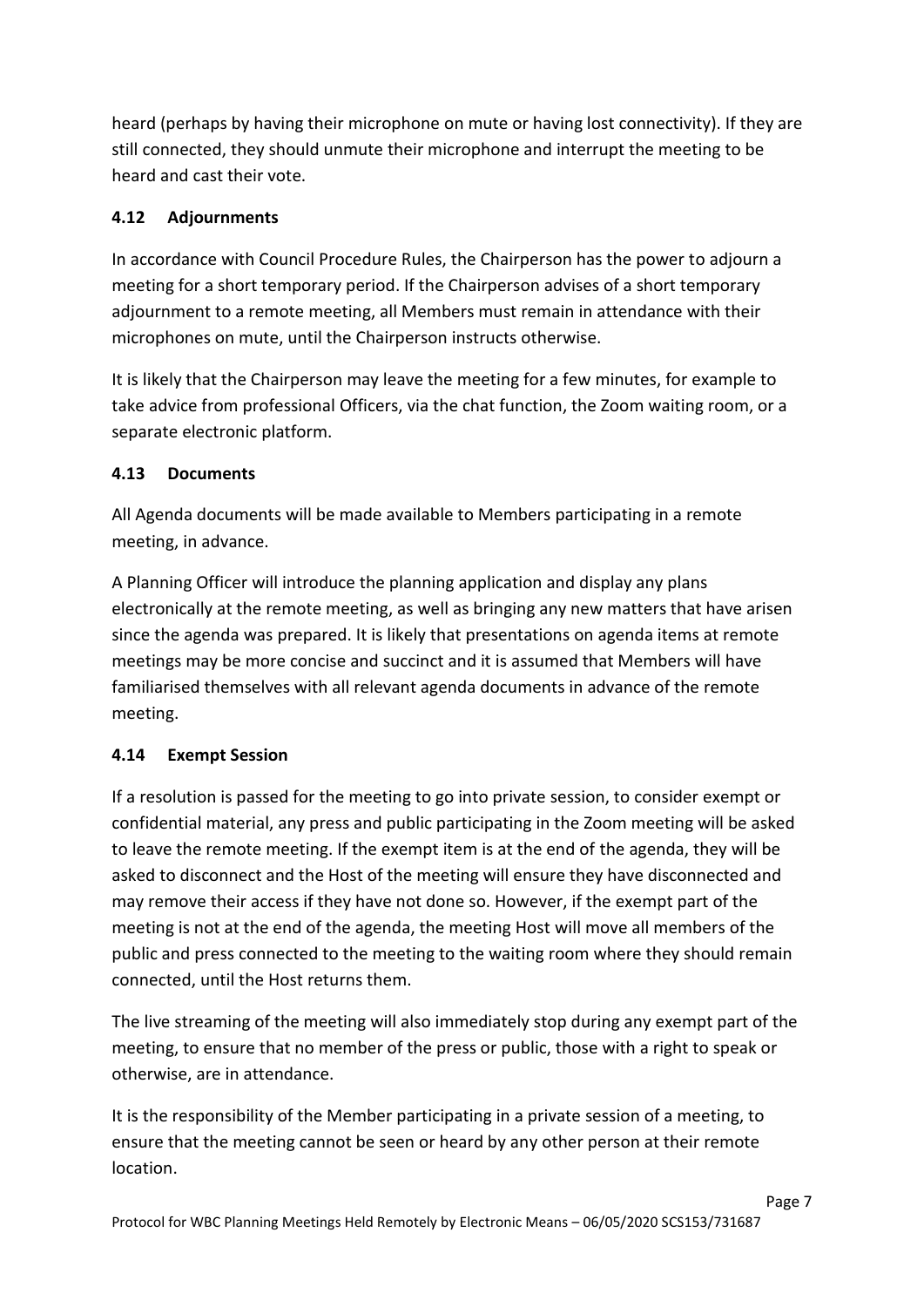### **4.15 Disturbances**

 If there is a disturbance amongst Members of the Planning Committee, the Chairperson continues to have the ability to deal with it in accordance with Council Procedure Rule 32 as amended. Rather than a Chairperson standing, in a remote meeting the Chairperson has the ability to mute all microphones, and if a direction is given for a Member to leave a remote meeting, the Meeting Host can effect this.

## **4.16 Members Standing**

 Any requirement in Council Procedure Rules to a Member needing to stand to address a meeting, does not apply to a remote meeting.

## **5.0 ARRANGEMENTS FOR MEMBERS OF THE PUBLIC PARTICIPATING IN THE PLANNING COMMITTEE BY REMOTE ACCESS**

#### **5.1 Joining the Meeting by Remote Access**

 Any member of the public with a right to speak at a WBC Planning Committee meeting will be provided with an email by Democratic Services Officers, which will include an electronic link to the Zoom meeting. This applies to members of the public attending to ask a question at public question time and to members of the public attending to exercise a public speaking right on a planning application being considered.

 Members of the public joining the Zoom meeting will be provided with support and guidance in advance by Democratic Services Officers.

 The summons to the meeting will advise of the start time of the meeting. All members of the public should access the remote meeting at least 10 minutes before the start time, even if they are expected to speak on an item later on the agenda.

#### $5.2$ **5.2 Security**

 Where a member of the public is provided with access details to the Zoom meeting, they will be advised to keep these details confidential.

#### **5.3 The Remote Environment**

 Members of the public participating in the Zoom meeting will be provided with advice and guidance on their remote environment.

### **5.4 Attendance to ask a Public Question**

 At WBC Planning Committee meetings held remotely, the agenda item on public questions will generally be the first substantive item on the agenda.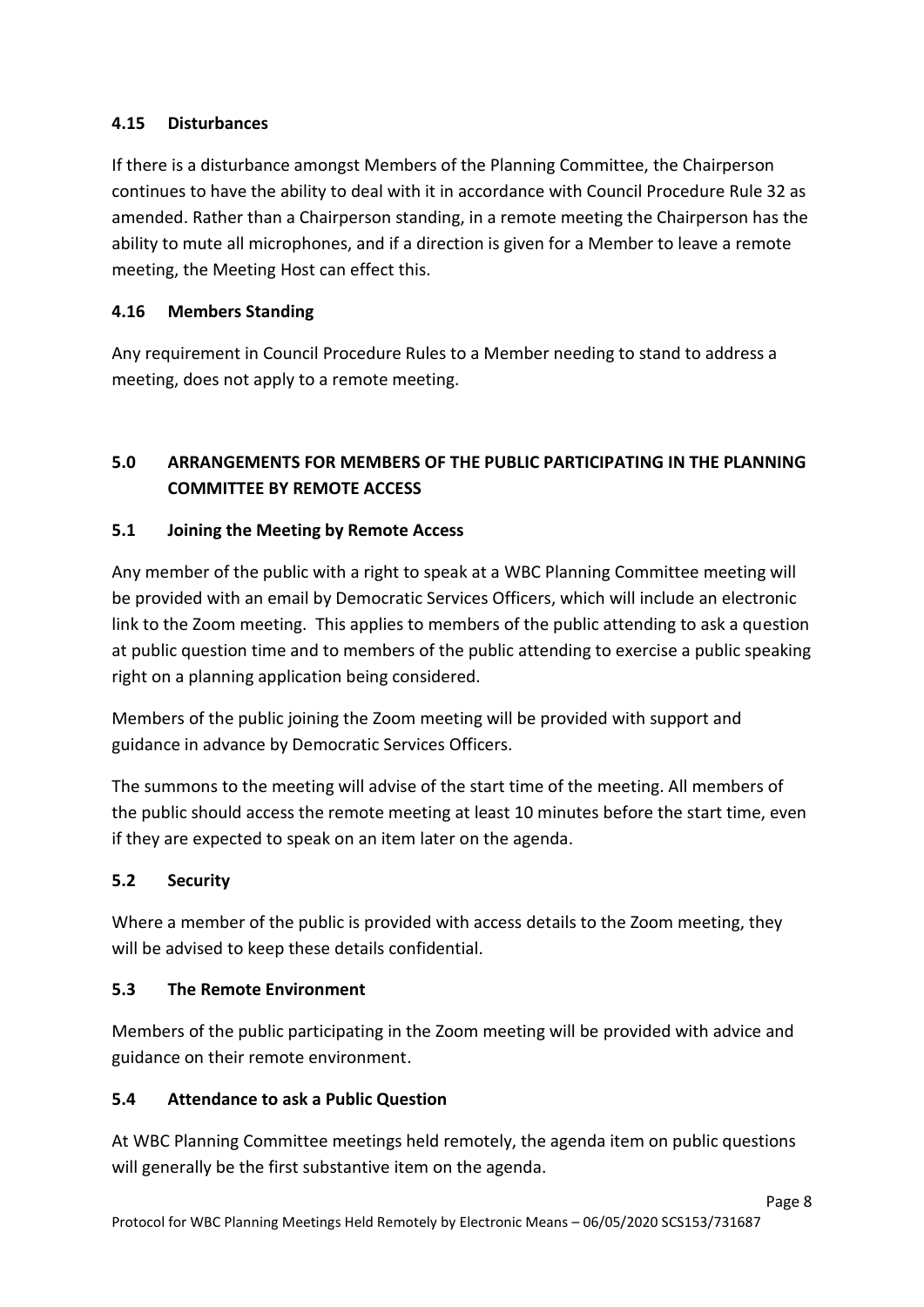Members of the public may ask questions at a remote WBC Planning Meeting in accordance with Council Procedure Rule 11 as amended.

 Should a member of the public wish to ask a question at a remote WBC Planning meeting, they must submit their question by email, together with their name, address and contact details to the Director for Communities at **democratic.services@adur-worthing.gov.uk** by noon on the second working day prior to the day of the meeting.

 No questions will be permitted at the remote meeting unless such advance notice has been given.

 If the question is accepted by the Director for Communities, the member of the public will be sent details of how to join the remote meeting on Zoom for the agenda item on public question time.

 If the member of the public joins the meeting electronically, when invited to do so by the Chairperson, they may unmute their microphone, speak to put their question verbally to the Chairperson, and mute their microphone again. If the member of the public chooses not to join the remote meeting, or is unable to do so, their question will be read out to the meeting by the Chairperson or an Officer present. The question will be answered by the Members of the public may ask questions at a remote WBC Planning Meeting in accordance<br>with Council Procedure Rule 11 as a mended.<br>Chould a member of the public wish to ask a question at a remote WBC Planning meeting,<br>Shou Chairperson.

 If the member of the public has joined the remote meeting, they are also entitled to ask a supplementary question arising out of the answer to their substantive question. If the member of the public has not joined the remote meeting, they shall not be entitled to ask a supplementary question.

 At the end of the agenda item for public questions, the Chairperson will ask all members of the public to disconnect from the remote meeting. If they fail to do so, the Meeting Host will immediately cease their ability to access the meeting. The member of the public may continue to 'attend' the meeting by watching the live stream of the remainder of the meeting on YouTube.

 Members of the public no longer have the right to ask questions at meetings, unless they have given prior notice, and no longer have the right to ask a supplementary question if they have not joined the remote meeting. To compensate for that, the Chairperson may wish to advise the meeting that if any additional questions arose that could not be asked at the meeting, they should be directed in writing by email to **democratic.services@adur**[worthing.gov.uk](mailto:democratic.services@adur-worthing.gov.uk) where the Council will use their best endeavours to provide a written response within 3 working days thereafter.

 Both the Chairperson and the Meeting Host have the ability to mute and unmute the microphones of members of the public and to remove their access to the remote meeting.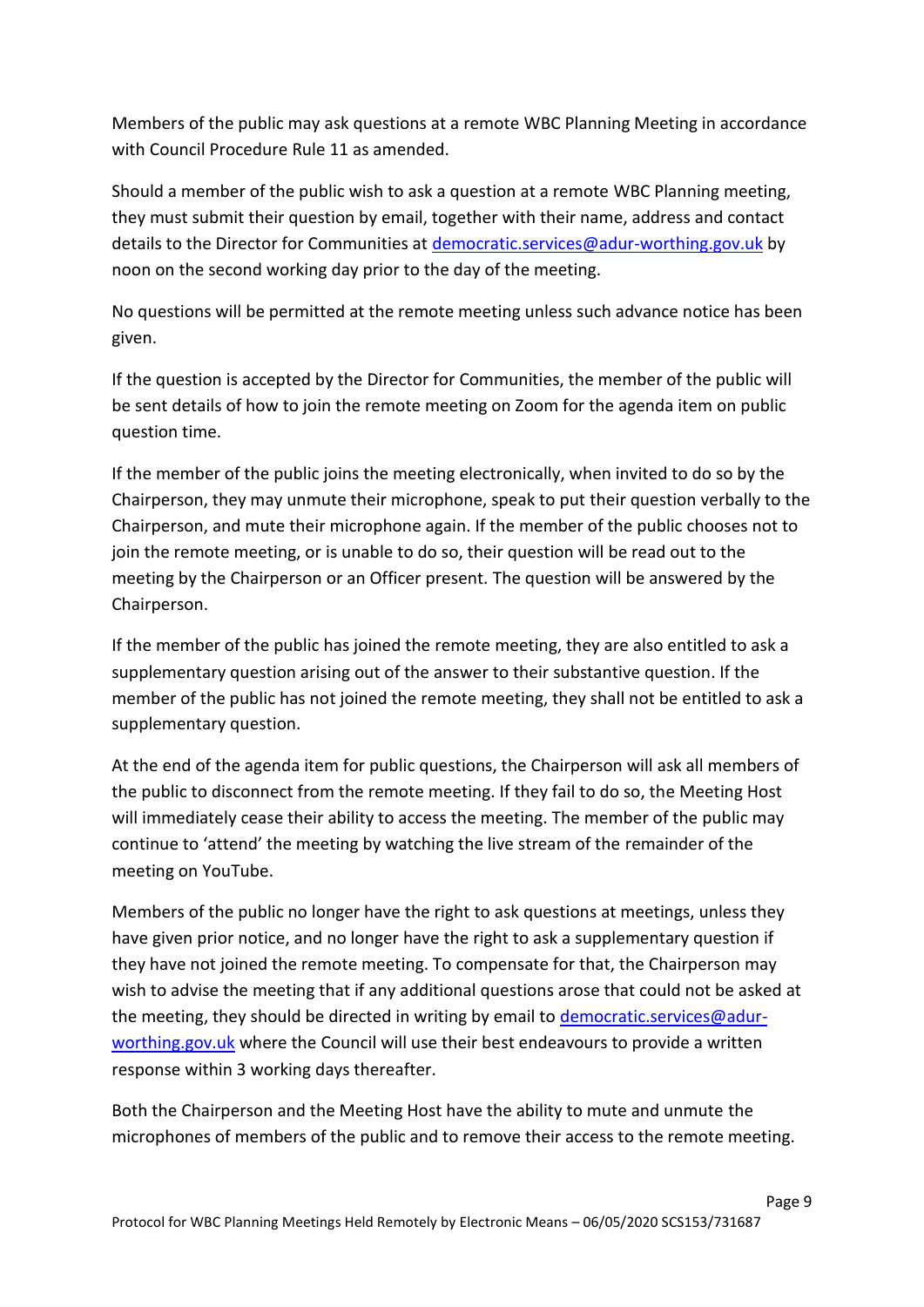## **5.5 Attendance to Exercise Public Speaking Rights**

 Where a member of the public wishes to attend the WBC Planning Committee meeting to exercise public speaking rights in accordance with section 6 of this Protocol, they must provide advance notice of their intention to make representations to Democratic Services Officers, by email at *democratic.services@adur-worthing.gov.uk* by noon on the working day prior to the date of the meeting. They must, at the same time, provide a written script of their representations to Democratic Services Officers; if they fail to do so, they may lose their right to make such representations.

 Those having registered and with a right to speak in accordance with section 6 below, will be sent an email by Democratic Services Officers with an electronic link to access the Zoom meeting. They should connect to the meeting at least 10 minutes before the commencement of the meeting as advertised in the summons and agenda.

 On commencement of the meeting, members of the public attending to exercise public speaking rights should ensure that they have their microphones set to mute and their video cameras off; the Meeting Host will be aware of their connection. They should remain connected and in attendance whilst earlier items on the agenda are dealt with.

 When the item on the agenda, where they are entitled to speak, is taken by the Chairman they will be advised verbally. At this point the member of the public should connect their camera to the meeting, and when invited to do so by the Chairperson, should unmute their microphone and make their representations. The member of the public should remember to mute their microphone at the end of their representation.

 At the end of the agenda item, the member of the public should disconnect from the meeting, and may listen to the livestream of the remainder of the meeting should they wish to do so.

 If a member of the public, with a public speaking right at WBC Planning Committee meeting, does not wish to join the meeting remotely to exercise their right to speak, or is unable to do so, their written representation submitted in advance to Democratic Services Officers will be read out in advance by the Chairman or an Officer present. Time limits set out in section 6 below will still apply.

 Both the Chairperson and the Meeting Host have the ability to mute and unmute the microphones of members of the public and to remove their access to the remote meeting.

## **5.6 Disturbances by Members of the Public at Remote Planning Meetings**

 If there is a disturbance amongst members of the public at a remote meeting, the Chairperson has powers to deal with it in accordance with Council Procedure Rule 31 as amended. Having warned the member of the public over their conduct, the Chairperson can, if the conduct continues, mute the microphone of that member of the public, or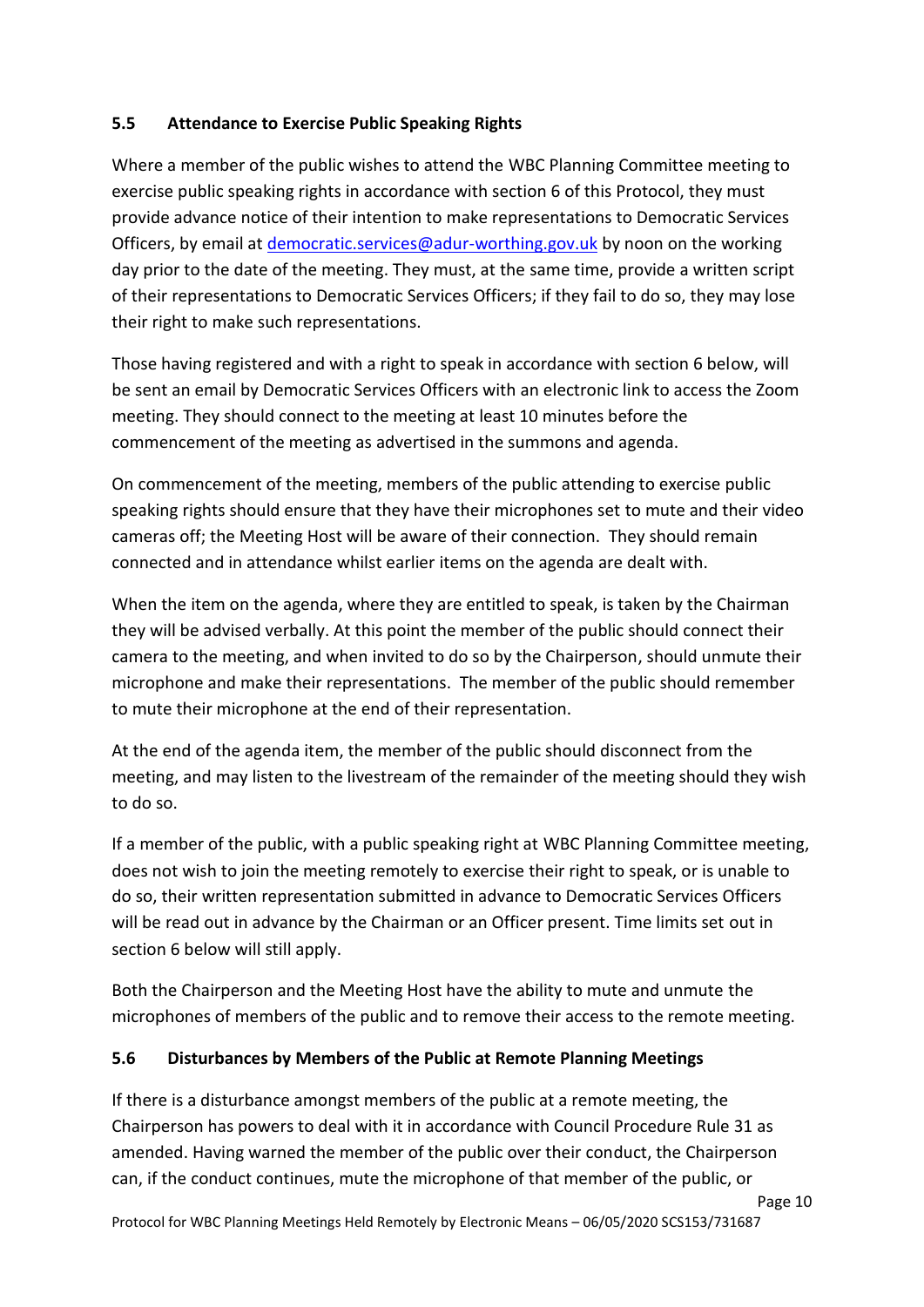ultimately can order their removal from the remote meeting. If such a direction is given, the Meeting Host may cease the access of that member of the public. The member of the public then no longer has a right to speak at the meeting but can continue to 'attend' by watching the live stream of the meeting.

### **6.0 PROCEDURE AT A REMOTE PLANNING MEETING**

#### **6.1 Public Questions**

 The Chairperson is likely to deal with Public Question Time as the first substantive item on the agenda.

## **6.2 Individual Planning Applications**

 A Planning Officer will introduce the planning application and display any plans at a remote meeting by sharing their screen electronically with all participants of the Zoom meeting. They will also bring any new matters that have arisen since the agenda was prepared.

#### **6.3 Public Speaking**

 Public speaking at meetings of Worthing Borough Council Planning Committee shall be allowed in respect of planning applications, including Conservation Area, Listed Building, Tree Preservation Order confirmation and Advertisement Consent Applications.

 Questions, statements and comments made by the public to the Planning Committee must be relevant to planning issues. Examples of relevant planning issues include external design, appearance and layout of the development, impact on trees and nature conservation or overshadowing and privacy, highway safety and planning policy and government guidance. rights, loss of property value or loss of view, matters covered by other legislation and the applicant's motives, character or reputation. then no longe<br>ing the live stre<br>**PROCEDURE**<br>**PROCEDURE**<br>**Public Questi**<br>nairperson is lil<br>enda.<br>**Individual Planning Officer wing by sharing t**<br>will also bring a<br>**Public Speaki**<br>speaking at m<br>**Public Speaki**<br>speaking at m<br> Examples of non-relevant planning issues may include boundary disputes or other property

 Relevant representations will be accepted from Objector(s), Ward Councillor(s) and the Applicant (or their representative) and Supporters.

 As set out in paragraph 5 above, advance notice of the intention to make representations must be provided to Democratic Services Officers, by email at [democratic.services@adur](mailto:democratic.services@adur-worthing.gov.uk)[worthing.gov.uk](mailto:democratic.services@adur-worthing.gov.uk) by noon on the working day prior to the date of the meeting. Whilst Planning Committee meetings are being held remotely by electronic means, a written script of the representations must also be submitted at the same time, in order that they may be read out at the meeting, and taken into account when reaching a decision, should the member of the public be unable or unwilling to attend to speak themselves.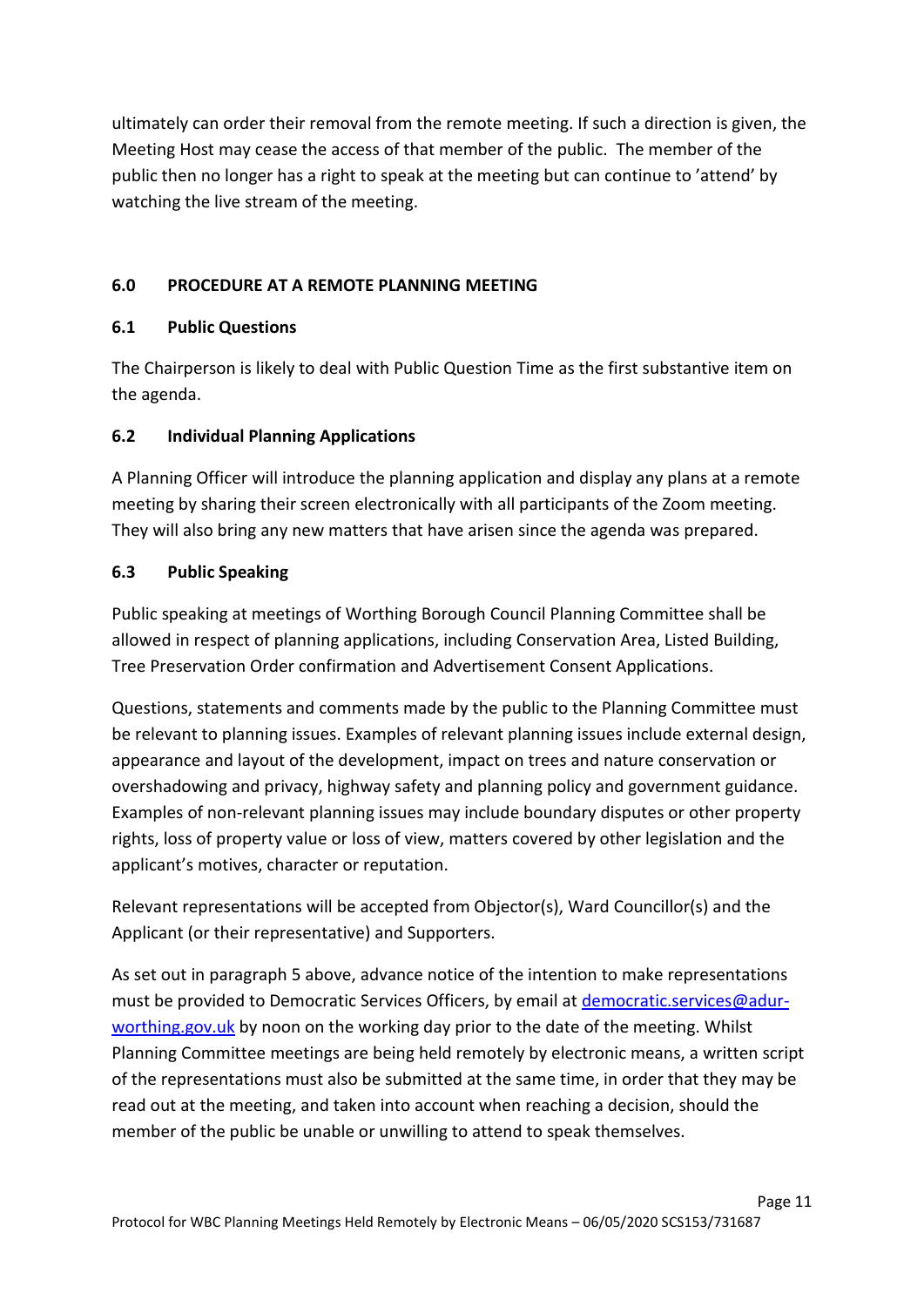If a decision on the application is deferred to a future meeting, the individual having given appropriate notice, will be able to speak when the application is considered by the Committee again, without the need to give further notice of their intention to speak.

 If more than the maximum number of speakers give notice of their intention to make representations, those permitted will be taken in order in which their notice was received.

 The order, and time allowed, for speaking at Worthing Borough Council Planning Committee meetings will be as follows:

| Objector(s)                      | Maximum of 3 speakers                                                                                                                                                                                                                                                                                                                                                                                                                                                                                                                                                  | Maximum of 3 minutes each<br>speaker |
|----------------------------------|------------------------------------------------------------------------------------------------------------------------------------------------------------------------------------------------------------------------------------------------------------------------------------------------------------------------------------------------------------------------------------------------------------------------------------------------------------------------------------------------------------------------------------------------------------------------|--------------------------------------|
| Ward Councillor(s)               | Subject to a maximum of 1<br>Councillor speaking in<br>support of the application<br>and a maximum of 1<br>Councillor speaking against<br>the application, limited to:<br>Maximum of 2 Ward<br>Councillors, or<br>With the agreement of<br>the Chairperson, and<br>subject to a maximum of<br>one Ward Councillor<br>wishing to speak, one<br>Ward Councillor and an<br>adjacent Ward<br>Councillor, or<br>With the agreement of<br>the Chairperson, and<br>subject to no Ward<br>Councillors wishing to<br>speak, a maximum of<br>two Worthing Borough<br>Councillors | Maximum of 3 minutes each<br>speaker |
| Applicant (or<br>representative) | Maximum of 3 speakers                                                                                                                                                                                                                                                                                                                                                                                                                                                                                                                                                  | Maximum of 3 minutes per<br>speaker  |
| and supporters                   |                                                                                                                                                                                                                                                                                                                                                                                                                                                                                                                                                                        |                                      |
|                                  |                                                                                                                                                                                                                                                                                                                                                                                                                                                                                                                                                                        |                                      |

 There is no right for anyone to speak at WBC Planning Committee otherwise than in accordance with the above provisions. An individual may not speak a second time at a Planning Committee meeting, on the same application.